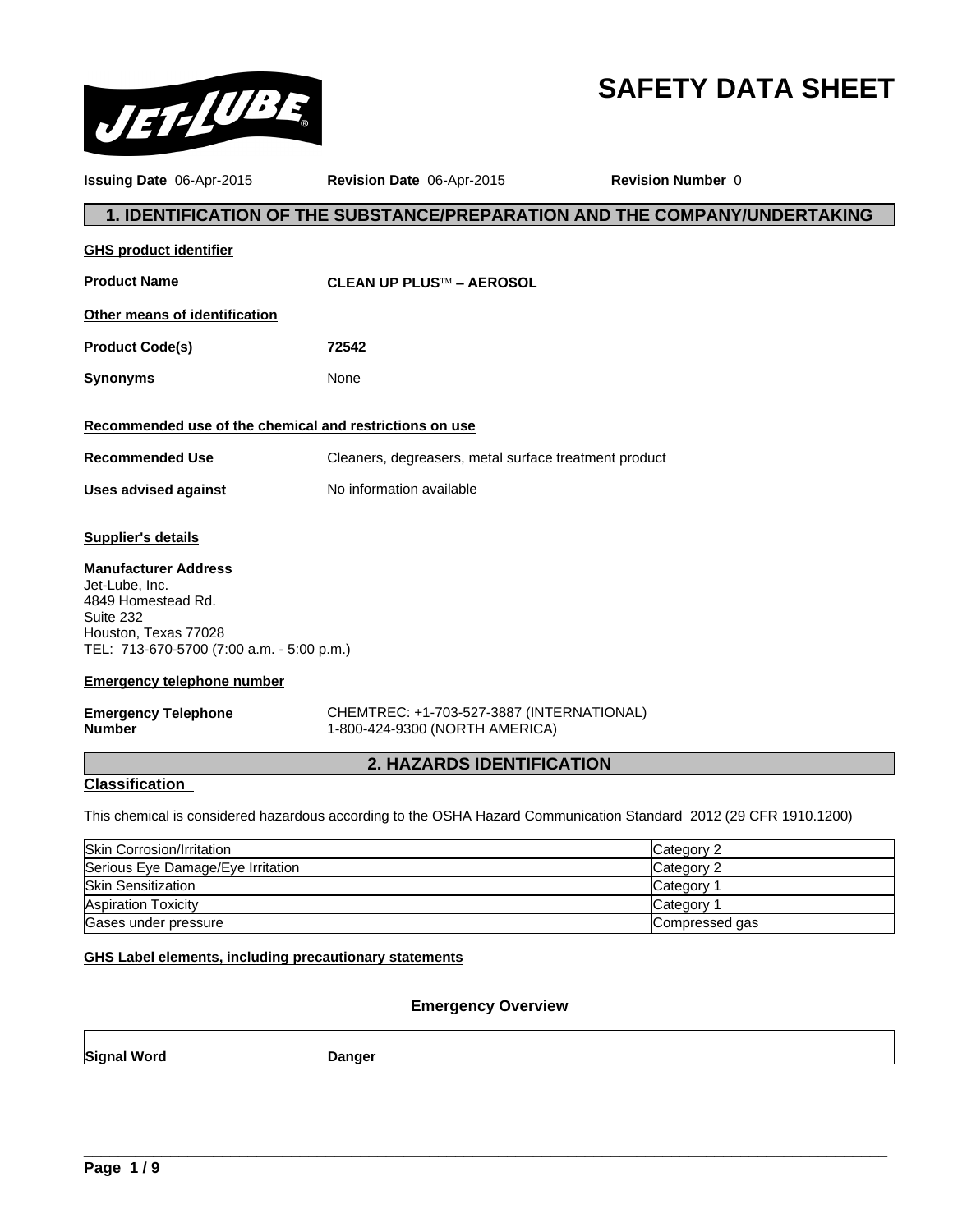

## **Precautionary Statements**

- **Prevention**
- Wash face, hands and any exposed skin thoroughly after handling.
- Avoid breathing dust/fume/gas/mist/vapors/spray.
- Contaminated work clothing should not be allowed out of the workplace.
- Wear protective gloves/protective clothing/eye protection/face protection.

## **General Advice**

• Specific treatment (see supplemental first aid instructions on this label)

## **Eyes**

• IF IN EYES: Rinse cautiously with water for several minutes. Remove contact lenses, if present and easy to do. Continue rinsing.

• If eye irritation persists: Get medical advice/attention.

### **Skin**

- IF ON SKIN: Wash with plenty of soap and water.
- Take off contaminated clothing and wash before reuse.
- If skin irritation or rash occurs: Get medical advice/attention.

### **Ingestion**

- IF SWALLOWED: Immediately call a POISON CENTER or doctor/physician.
- Do NOT induce vomiting.

### **Storage**

- Store locked up.
- Protect from sunlight. Store in a well-ventilated place

### **Disposal**

• Dispose of contents/container to an approved waste disposal plant.

## **Hazard Not Otherwise Classified (HNOC)**

Not applicable

## **Other information**

Toxic to aquatic life with long lasting effects

8.1% of the mixture consists of ingredient(s) of unknown toxicity.

## **3. COMPOSITION/INFORMATION ON INGREDIENTS**

| Chemic<br>-No<br>Name<br>. .<br><br>-- |
|----------------------------------------|
|----------------------------------------|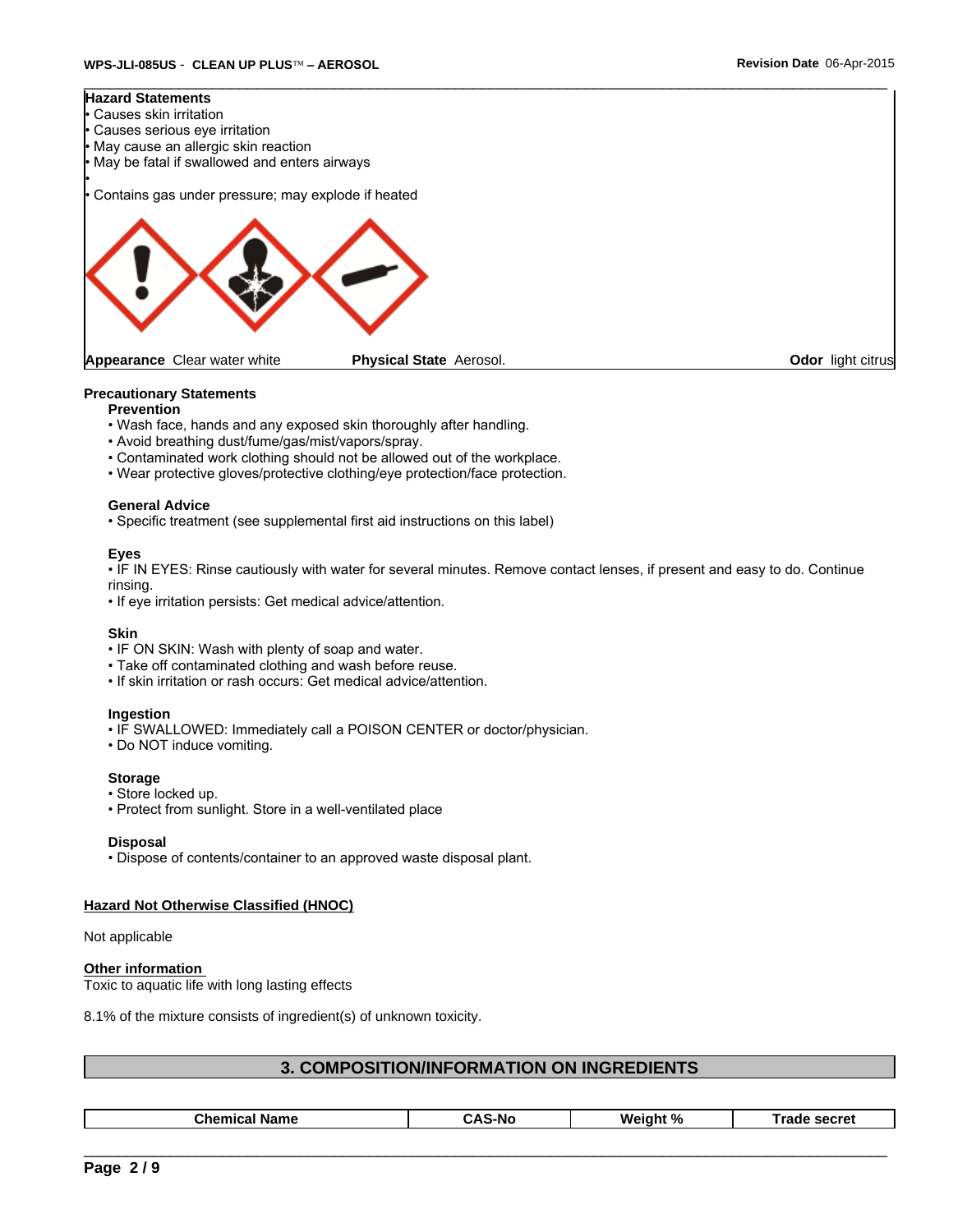| Petroleum distillates, hydrotreated light | 64742-47-8 | 75-85    |  |
|-------------------------------------------|------------|----------|--|
| Citrus aurantium dulcis extract           | 8028-48-6  | $5 - 15$ |  |
| 2-Propanol, 1-(1-methyl-2-propoxyethoxy)- | 29911-27-1 | $5 - 15$ |  |
| Carbon dioxide l                          | 124-38-9   | 2-5      |  |

*\*The exact percentage (concentration) of composition has been withheld as a trade secret.*

## **4. FIRST AID MEASURES**

| Show this safety data sheet to the doctor in attendance.<br><b>General Advice</b><br>Rinse immediately with plenty of water, also under the eyelids, for at least 15 minutes. If<br><b>Eye Contact</b><br>symptoms persist, call a physician.<br><b>Skin Contact</b><br>Wash off immediately with soap and plenty of water removing all contaminated clothes and<br>shoes. In the case of skin irritation or allergic reactions see a physician. In case of contact<br>with liquefied gas, thaw frosted parts with lukewarm water.<br>Move to fresh air. If breathing is irregular or stopped, administer artificial respiration. If<br><b>Inhalation</b><br>symptoms persist, call a physician.<br>Not an expected route of exposure. Do NOT induce vomiting. Never give anything by mouth<br>Ingestion<br>to an unconscious person. Clean mouth with water and afterwards drink plenty of water.<br>Consult a physician.<br>Ensure that medical personnel are aware of the material(s) involved, and take precautions<br><b>Protection of First-aiders</b><br>to protect themselves. | Description of necessary first-aid measures |  |  |  |  |
|----------------------------------------------------------------------------------------------------------------------------------------------------------------------------------------------------------------------------------------------------------------------------------------------------------------------------------------------------------------------------------------------------------------------------------------------------------------------------------------------------------------------------------------------------------------------------------------------------------------------------------------------------------------------------------------------------------------------------------------------------------------------------------------------------------------------------------------------------------------------------------------------------------------------------------------------------------------------------------------------------------------------------------------------------------------------------------------|---------------------------------------------|--|--|--|--|
|                                                                                                                                                                                                                                                                                                                                                                                                                                                                                                                                                                                                                                                                                                                                                                                                                                                                                                                                                                                                                                                                                        |                                             |  |  |  |  |
|                                                                                                                                                                                                                                                                                                                                                                                                                                                                                                                                                                                                                                                                                                                                                                                                                                                                                                                                                                                                                                                                                        |                                             |  |  |  |  |
|                                                                                                                                                                                                                                                                                                                                                                                                                                                                                                                                                                                                                                                                                                                                                                                                                                                                                                                                                                                                                                                                                        |                                             |  |  |  |  |
|                                                                                                                                                                                                                                                                                                                                                                                                                                                                                                                                                                                                                                                                                                                                                                                                                                                                                                                                                                                                                                                                                        |                                             |  |  |  |  |
|                                                                                                                                                                                                                                                                                                                                                                                                                                                                                                                                                                                                                                                                                                                                                                                                                                                                                                                                                                                                                                                                                        |                                             |  |  |  |  |
|                                                                                                                                                                                                                                                                                                                                                                                                                                                                                                                                                                                                                                                                                                                                                                                                                                                                                                                                                                                                                                                                                        |                                             |  |  |  |  |

## **Most important symptoms/effects, acute and delayed**

**Most Important Symptoms/Effects** Itching Rashes Drowsiness. Dizziness.

**Indication of immediate medical attention and special treatment needed, if necessary**

**Notes to Physician** Treat symptomatically.

## **5. FIRE-FIGHTING MEASURES**

## **Suitable Extinguishing Media**

Use extinguishing measures that are appropriate to local circumstances and the surrounding environment. Move containers from fire area if you can do it without risk.

**Unsuitable Extinguishing Media** No information available.

### **Specific Hazards Arising from the Chemical**

Ruptured cylinders may rocket. Cylinders may rupture under extreme heat.

| <b>Explosion Data</b>                   |       |
|-----------------------------------------|-------|
| <b>Sensitivity to Mechanical Impact</b> | None. |
| <b>Sensitivity to Static Discharge</b>  | None. |

## **Protective Equipment and Precautions for Firefighters**

As in any fire, wear self-contained breathing apparatus pressure-demand, MSHA/NIOSH (approved or equivalent) and full protective gear.

## **6. ACCIDENTAL RELEASE MEASURES**

### **Personal precautions, protective equipment and emergency procedures**

**Personal Precautions** Use personal protective equipment. Ensure adequate ventilation. Avoid contact with skin,<br>eyes and inhalation of vapors. Contents under pressure.<br>**Environmental Precautions** eyes and inhalation of vapors. Contents under pressure.

### **Environmental Precautions**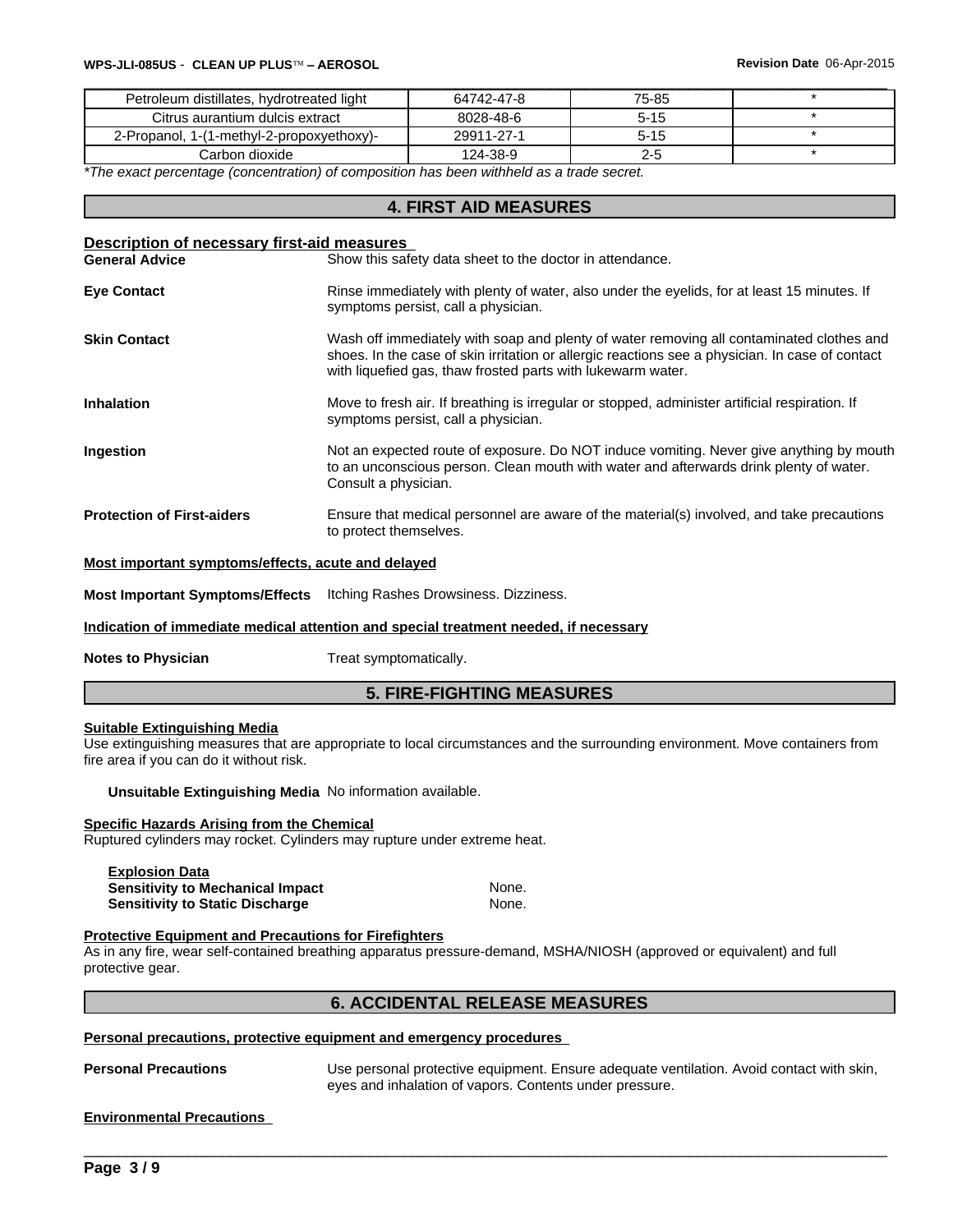| <b>Environmental Precautions</b><br>Local authorities should be advised if significant spillages cannot be contained. Avoid<br>release to the environment. See Section 12 for additional Ecological Information. |                                                                                                                                                                                                                         |  |
|------------------------------------------------------------------------------------------------------------------------------------------------------------------------------------------------------------------|-------------------------------------------------------------------------------------------------------------------------------------------------------------------------------------------------------------------------|--|
| Methods and materials for containment and cleaning up                                                                                                                                                            |                                                                                                                                                                                                                         |  |
| <b>Methods for Containment</b>                                                                                                                                                                                   | Prevent further leakage or spillage if safe to do so. Dike to collect large liquid spills.                                                                                                                              |  |
| <b>Methods for Cleaning Up</b>                                                                                                                                                                                   | If possible, turn leaking containers so that gas escapes rather than liquid. Cover liquid spill<br>with sand, earth or other noncombustible absorbent material. Pick up and transfer to<br>properly labeled containers. |  |
|                                                                                                                                                                                                                  | <b>7. HANDLING AND STORAGE</b>                                                                                                                                                                                          |  |

## **Precautions for safe handling**

Handling **Handling** Handle in accordance with good industrial hygiene and safety practice. Avoid breathing vapors or mists. Use only in area provided with appropriate exhaust ventilation. In case of insufficient ventilation, wear suitable respiratory equipment. Avoid contact with skin, eyes and clothing. Wear personal protective equipment. Do not take internally. Do not eat, drink or smoke when using this product. Wash thoroughly after handling. **Conditions for safe storage, including any incompatibilities**

## **Storage** Keep container tightly closed in a dry and well-ventilated place. Keep in properly labeled containers. Keep away from incompatible materials.

## **Incompatible Products** Strong oxidizing agents.

## **8. EXPOSURE CONTROLS / PERSONAL PROTECTION**

## **Control parameters**

## **Exposure Guidelines**

| <b>Chemical Name</b>                                    | <b>ACGIH TLV</b>                                                      | <b>OSHA PEL</b>                                                                                                                                                                         | <b>NIOSH IDLH</b>                                                                                                   |
|---------------------------------------------------------|-----------------------------------------------------------------------|-----------------------------------------------------------------------------------------------------------------------------------------------------------------------------------------|---------------------------------------------------------------------------------------------------------------------|
| Petroleum distillates, hydrotreated light<br>64742-47-8 | TWA: $5 \text{ mg/m}^3$<br>STEL: $10 \text{ mg/m}^3$<br>(as oil mist) | TWA: $5 \text{ mg/m}^3$<br>(as oil mist)                                                                                                                                                |                                                                                                                     |
| Carbon dioxide<br>124-38-9                              | $STEL = 30000$ ppm<br>TWA: 5000 ppm                                   | TWA: 5000 ppm<br>TWA: $9000 \text{ mg/m}^3$<br>(vacated) TWA: 10000 ppm<br>(vacated) TWA: $18000 \text{ mg/m}^3$<br>(vacated) STEL: 30000 ppm<br>(vacated) STEL: $54000 \text{ mg/m}^3$ | IDLH: 40000 ppm<br>TWA: 5000 ppm<br>TWA: 9000 mg/m <sup>3</sup><br>STEL: 30000 ppm<br>STEL: 54000 mg/m <sup>3</sup> |

*Immediately Dangerous to Life or Health. ACGIH TLV: American Conference of Governmental Industrial Hygienists - Threshold Limit Value. OSHA PEL: Occupational Safety and Health Administration - Permissible Exposure Limits. NIOSH IDLH:*

**Other Exposure Guidelines** Vacated limits revoked by the Court of Appeals decision in AFL-CIO v. OSHA, 965 F.2d 962 (11th Cir., 1992).

## **Appropriate engineering controls**

| <b>Engineering Measures</b>                                                                    | Showers. Eyewash stations. Ventilation systems.                                                                                                                                                                                                                        |  |  |  |
|------------------------------------------------------------------------------------------------|------------------------------------------------------------------------------------------------------------------------------------------------------------------------------------------------------------------------------------------------------------------------|--|--|--|
| Individual protection measures, such as personal protective equipment                          |                                                                                                                                                                                                                                                                        |  |  |  |
| <b>Eye/Face Protection</b><br><b>Skin and Body Protection</b><br><b>Respiratory Protection</b> | Safety glasses with side-shields.<br>Wear protective gloves/clothing.<br>No protective equipment is needed under normal use conditions. If exposure limits are<br>exceeded or irritation is experienced, NIOSH/MSHA approved respiratory protection should<br>be worn. |  |  |  |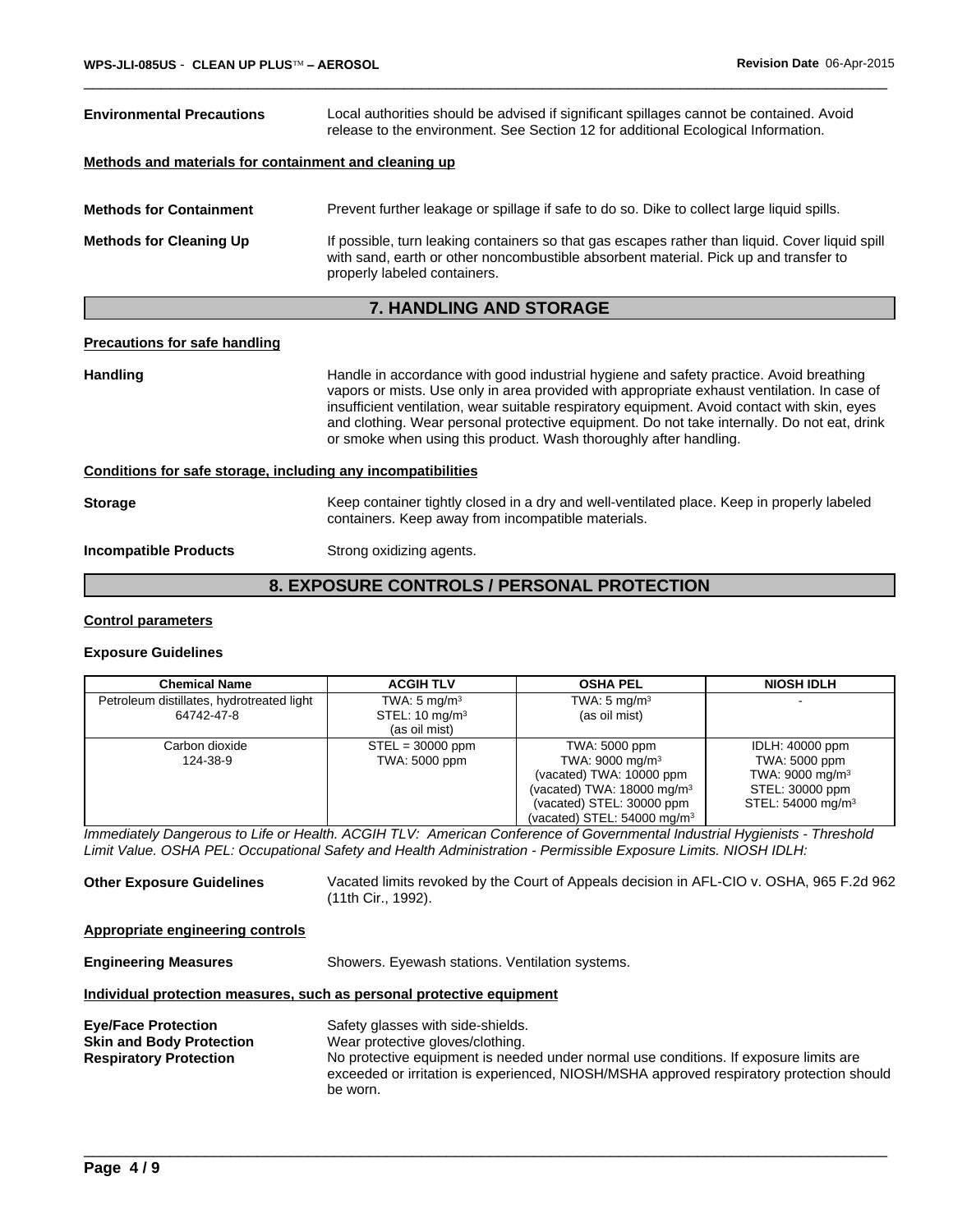**Hygiene Measures** When using, do not eat, drink or smoke. Remove and wash contaminated clothing before re-use. Provide regular cleaning of equipment, work area and clothing.

## **9. PHYSICAL AND CHEMICAL PROPERTIES**

## **Information on basic physical and chemical properties**

| <b>Physical State</b>                                   | Aerosol                           | Appearance            | Clear water white        |
|---------------------------------------------------------|-----------------------------------|-----------------------|--------------------------|
| Odor                                                    | light citrus                      | <b>Odor Threshold</b> | No information available |
|                                                         |                                   |                       |                          |
| <b>Property</b>                                         | Values                            | Remarks/ - Method     |                          |
| рH                                                      | Neutral                           | None known            |                          |
| <b>Melting Point/Range</b>                              | $-50 °C$                          | None known            |                          |
| <b>Boiling Point/Boiling Range</b>                      | $>166$ °C                         | None known            |                          |
| <b>Flash Point</b>                                      | > 78 °C                           | None known            |                          |
| <b>Evaporation rate</b>                                 | No data available                 | None known            |                          |
| Flammability (solid, gas)                               | No data available                 | None known            |                          |
| <b>Flammability Limits in Air</b>                       |                                   |                       |                          |
| upper flammability limit                                | No data available                 |                       |                          |
| lower flammability limit                                | No data available                 |                       |                          |
| <b>Vapor Pressure</b>                                   | No data available                 | None known            |                          |
| <b>Vapor Density</b>                                    | No data available                 | None known            |                          |
| <b>Specific Gravity</b>                                 | 0.81                              | None known            |                          |
| <b>Water Solubility</b>                                 | Negligible                        | None known            |                          |
| Solubility in other solvents                            | Completely soluble                | None known            |                          |
| Partition coefficient: n-octanol/waterNo data available |                                   | None known            |                          |
| <b>Autoignition Temperature</b>                         | No data available                 | None known            |                          |
| <b>Decomposition Temperature</b>                        | No data available                 | None known            |                          |
| <b>Viscosity</b>                                        | $< 1.9$ cSt (@ 40°C)              | None known            |                          |
| <b>Flammable Properties</b>                             | Not flammable                     |                       |                          |
| <b>Explosive Properties</b>                             | No data available                 |                       |                          |
| <b>Oxidizing Properties</b>                             | No data available                 |                       |                          |
| <b>Other information</b>                                |                                   |                       |                          |
| <b>VOC Content (%)</b><br>VOC (g/l)                     | No data available<br>$\leq 9.8\%$ |                       |                          |
|                                                         |                                   |                       |                          |

## **10. STABILITY AND REACTIVITY**

 $\overline{\phantom{a}}$  ,  $\overline{\phantom{a}}$  ,  $\overline{\phantom{a}}$  ,  $\overline{\phantom{a}}$  ,  $\overline{\phantom{a}}$  ,  $\overline{\phantom{a}}$  ,  $\overline{\phantom{a}}$  ,  $\overline{\phantom{a}}$  ,  $\overline{\phantom{a}}$  ,  $\overline{\phantom{a}}$  ,  $\overline{\phantom{a}}$  ,  $\overline{\phantom{a}}$  ,  $\overline{\phantom{a}}$  ,  $\overline{\phantom{a}}$  ,  $\overline{\phantom{a}}$  ,  $\overline{\phantom{a}}$ 

## **Reactivity**

No data available.

## **Chemical stability**

Stable under recommended storage conditions.

## **Possibility of hazardous reactions**

None under normal processing.

### **Hazardous Polymerization**

Hazardous polymerization does not occur.

## **Conditions to avoid**

None known based on information supplied.

## **Incompatible materials**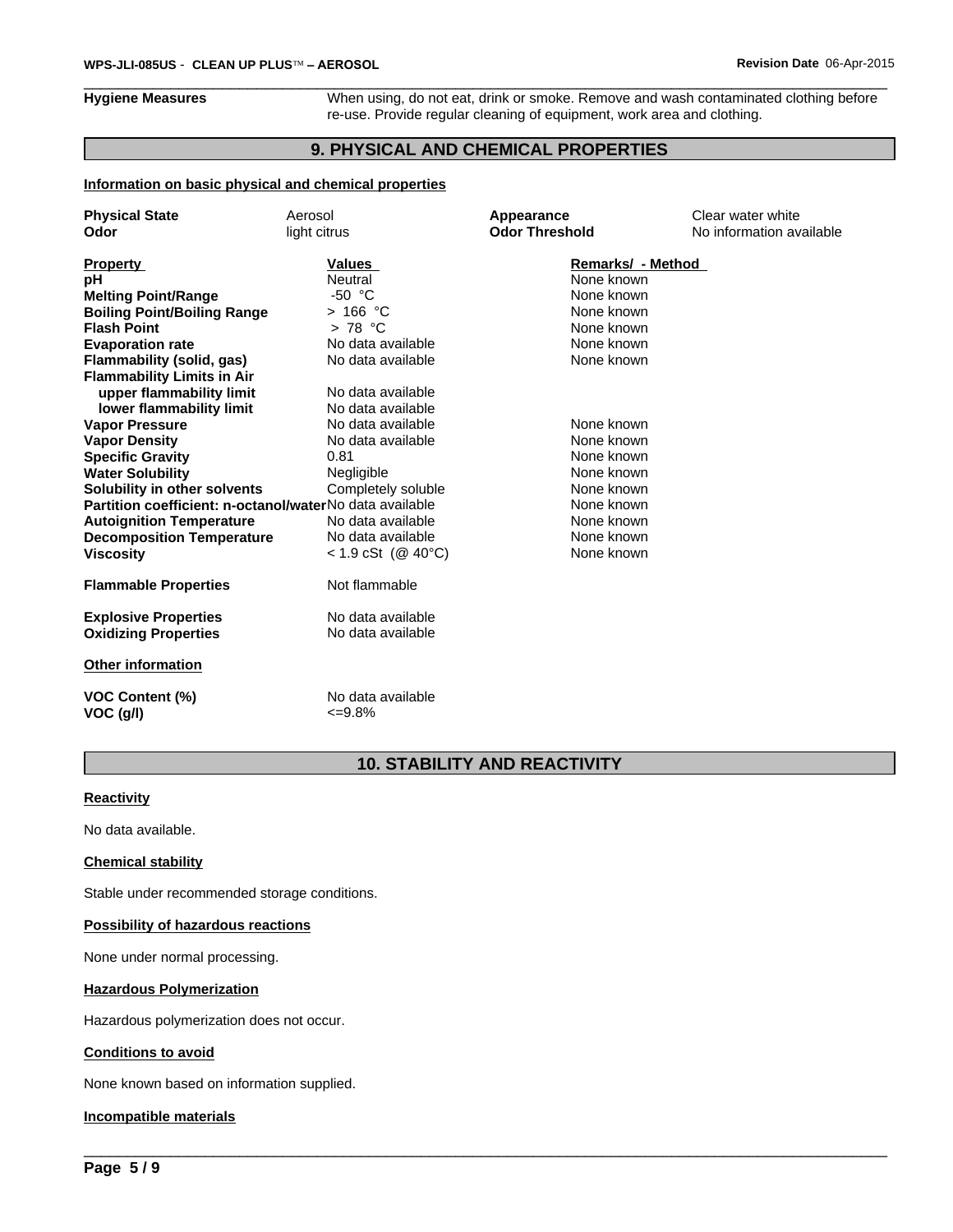Strong oxidizing agents.

## **Hazardous decomposition products**

None known based on information supplied.

## **11. TOXICOLOGICAL INFORMATION**

## **Information on likely routes of exposure**

| <b>Product Information</b> |                                                                                                                            |
|----------------------------|----------------------------------------------------------------------------------------------------------------------------|
| <b>Inhalation</b>          | Vapors may irritate throat and respiratory system.                                                                         |
| <b>Eve Contact</b>         | Causes serious eye irritation.                                                                                             |
| <b>Skin Contact</b>        | Causes skin irritation. Repeated exposure may cause skin dryness or cracking. May cause<br>allergic skin reaction          |
| <b>Ingestion</b>           | Not an expected route of exposure. Potential for aspiration if swallowed. May be fatal if<br>swallowed and enters airways. |

| <b>Chemical Name</b>                         | LD50 Oral               | LD50 Dermal             | <b>LC50 Inhalation</b> |
|----------------------------------------------|-------------------------|-------------------------|------------------------|
| Petroleum distillates, hydrotreated<br>light | > 5000 mg/kg (Rat)      | > 2000 mg/kg (Rabbit)   | > 5.2 mg/L (Rat) 4 h   |
| 2-Propanol,                                  | $= 1620 \mu L/kg$ (Rat) | $=$ 5660 µL/kg (Rabbit) |                        |
| 1-(1-methyl-2-propoxyethoxy)-                |                         |                         |                        |
| Carbon dioxide                               |                         |                         | 470000 ppm (Rat)       |

## **Symptoms related to the physical, chemical and toxicological characteristics**

| <b>Symptoms</b>                                  | No information available.                                                                                             |  |  |  |
|--------------------------------------------------|-----------------------------------------------------------------------------------------------------------------------|--|--|--|
|                                                  | Delayed and immediate effects and also chronic effects from short and long term exposure                              |  |  |  |
| <b>Sensitization</b><br><b>Mutagenic Effects</b> | May cause sensitization of susceptible persons. May cause sensitization by skin contact.<br>No information available. |  |  |  |
| Carcinogenicity                                  | Contains no ingredients above reportable quantities listed as a carcinogen.                                           |  |  |  |
| <b>Reproductive Toxicity</b>                     | No information available.                                                                                             |  |  |  |
| <b>STOT - single exposure</b>                    | No information available.                                                                                             |  |  |  |
| <b>STOT - repeated exposure</b>                  | No information available.                                                                                             |  |  |  |
| <b>Aspiration Hazard</b>                         | May be fatal if swallowed and enters airways                                                                          |  |  |  |
| Numerical measures of toxicity - Product         |                                                                                                                       |  |  |  |
| <b>Acute Toxicity</b>                            | 8.1% of the mixture consists of ingredient(s) of unknown toxicity.                                                    |  |  |  |
|                                                  | The following values are calculated based on chapter 3.1 of the GHS document:                                         |  |  |  |
| LD50 Oral                                        | 6785 mg/kg; Acute toxicity estimate                                                                                   |  |  |  |
| <b>LD50 Dermal</b>                               | 11761 mg/kg; Acute toxicity estimate                                                                                  |  |  |  |
| <b>Inhalation</b>                                |                                                                                                                       |  |  |  |
| dust/mist                                        | 15 mg/L; Acute toxicity estimate                                                                                      |  |  |  |

**Vapor** 110 mg/L; Acute toxicity estimate

## **12. ECOLOGICAL INFORMATION**

### **Ecotoxicity**

Toxic to aquatic life with long lasting effects.

| <b>Chemical Name</b><br>oxicitv to<br>Algae<br>Toxicitv to Fish | Toxicity to<br>---<br>Microorganisms | Daphnia Magna (Water<br>$F$ lea) |
|-----------------------------------------------------------------|--------------------------------------|----------------------------------|
|-----------------------------------------------------------------|--------------------------------------|----------------------------------|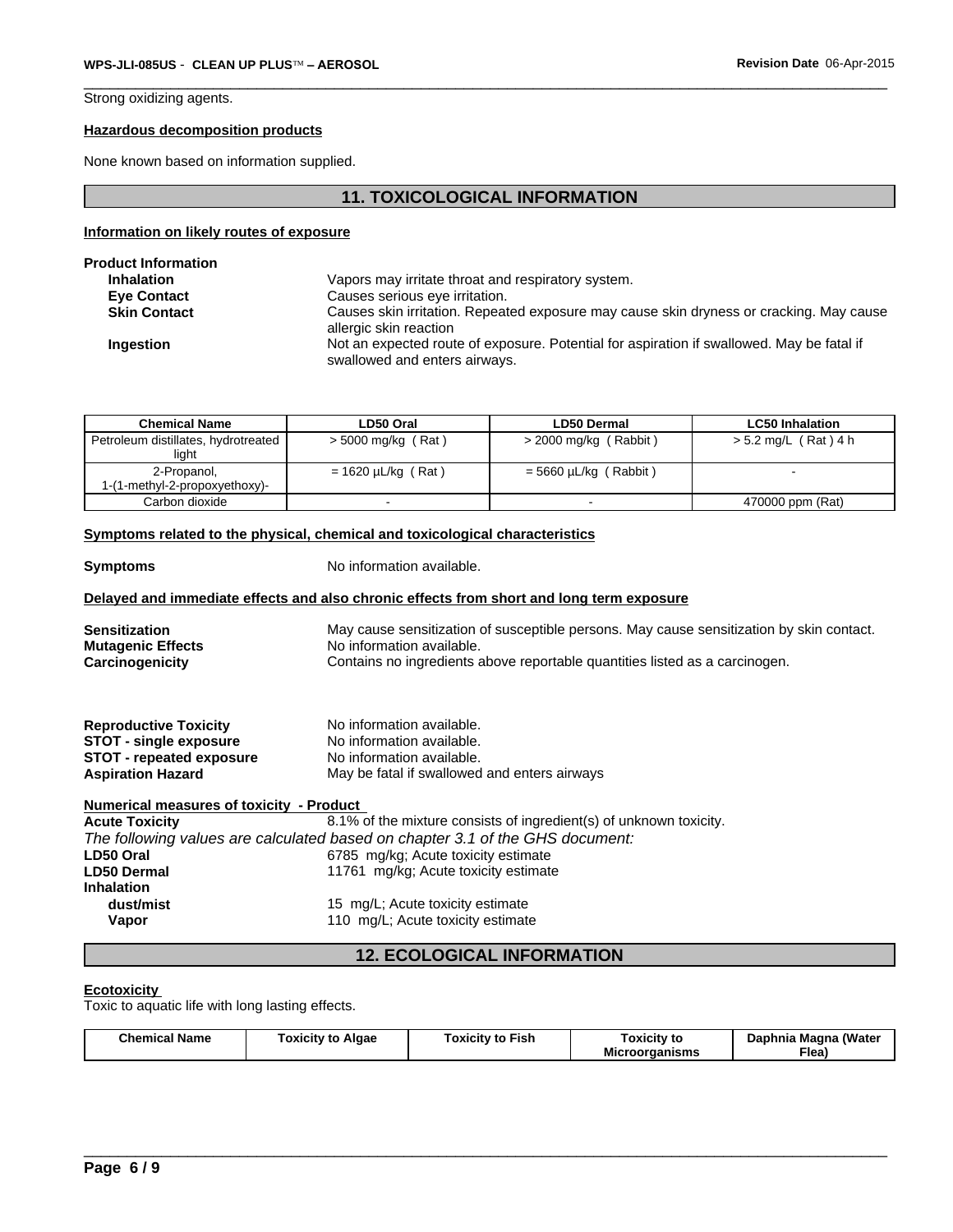| Petroleum distillates,<br>hydrotreated light<br>64742-47-8                                                                                                     | LC50 96 h: = $45$ mg/L<br>flow-through (Pimephales<br>promelas) $\overline{LC50}$ 96 h: = 2.2<br>mg/L static (Lepomis<br>macrochirus) LC50 96 h: =<br>2.4 mg/L static<br>(Oncorhynchus mykiss) | LC50 96 h: = $4720$ mg/L<br>(Den-dronereides<br>heteropoda) |  |  |
|----------------------------------------------------------------------------------------------------------------------------------------------------------------|------------------------------------------------------------------------------------------------------------------------------------------------------------------------------------------------|-------------------------------------------------------------|--|--|
| <b>Persistence and Degradability</b>                                                                                                                           | No information available.                                                                                                                                                                      |                                                             |  |  |
| <b>Bioaccumulation</b>                                                                                                                                         | No information available.                                                                                                                                                                      |                                                             |  |  |
| <b>Other Adverse Effects</b><br>No information available.                                                                                                      |                                                                                                                                                                                                |                                                             |  |  |
|                                                                                                                                                                | <b>13. DISPOSAL CONSIDERATIONS</b>                                                                                                                                                             |                                                             |  |  |
| <b>Waste Disposal Methods</b>                                                                                                                                  | Dispose of in accordance with federal, state, and local regulations                                                                                                                            |                                                             |  |  |
| <b>Contaminated Packaging</b>                                                                                                                                  | Do not re-use empty containers.                                                                                                                                                                |                                                             |  |  |
|                                                                                                                                                                | <b>14. TRANSPORT INFORMATION</b>                                                                                                                                                               |                                                             |  |  |
|                                                                                                                                                                |                                                                                                                                                                                                |                                                             |  |  |
| <b>DOT</b><br>Proper shipping name<br><b>Hazard Class</b><br><b>Subsidiary Class</b><br><b>Description</b><br><b>Emergency Response Guide</b><br><b>Number</b> | Consumer commodity<br>ORM-D<br>Consumer commodity, ORM-D<br>126                                                                                                                                |                                                             |  |  |
| <b>TDG</b><br><b>UN-Number</b><br><b>Proper Shipping Name</b><br><b>Hazard Class</b><br><b>Description</b>                                                     | <b>UN1950</b><br>Aerosols<br>2.2<br><b>UN1950, AEROSOLS, 2.2</b>                                                                                                                               |                                                             |  |  |
| <b>MEX</b><br>UN-Number<br><b>Proper Shipping Name</b><br><b>Hazard Class</b><br><b>Description</b>                                                            | <b>UN1950</b><br>Aerosols<br>$2.2\phantom{0}$<br>UN1950 Aerosols, 2.2,                                                                                                                         |                                                             |  |  |
| <b>ICAO</b><br><b>UN-Number</b><br>Proper shipping name<br><b>Hazard Class</b><br><b>Description</b>                                                           | ID8000<br>Consumer commodity<br>9<br>ID8000, Consumer commodity, 9                                                                                                                             |                                                             |  |  |
| <b>IATA</b><br><b>UN-Number</b><br><b>Proper Shipping Name</b><br><b>Hazard Class</b><br><b>ERG Code</b><br><b>Description</b>                                 | ID8000<br>Consumer commodity<br>9<br>9L<br>ID8000, Consumer commodity, 9                                                                                                                       |                                                             |  |  |
| <b>IMDG/IMO</b><br><b>UN-Number</b><br><b>Proper Shipping Name</b><br><b>Hazard Class</b><br>EmS No.<br><b>Description</b>                                     | <b>UN1950</b><br>Aerosols<br>2.2<br>$F-D, S-U$<br>UN1950, Aerosols, 2.2                                                                                                                        |                                                             |  |  |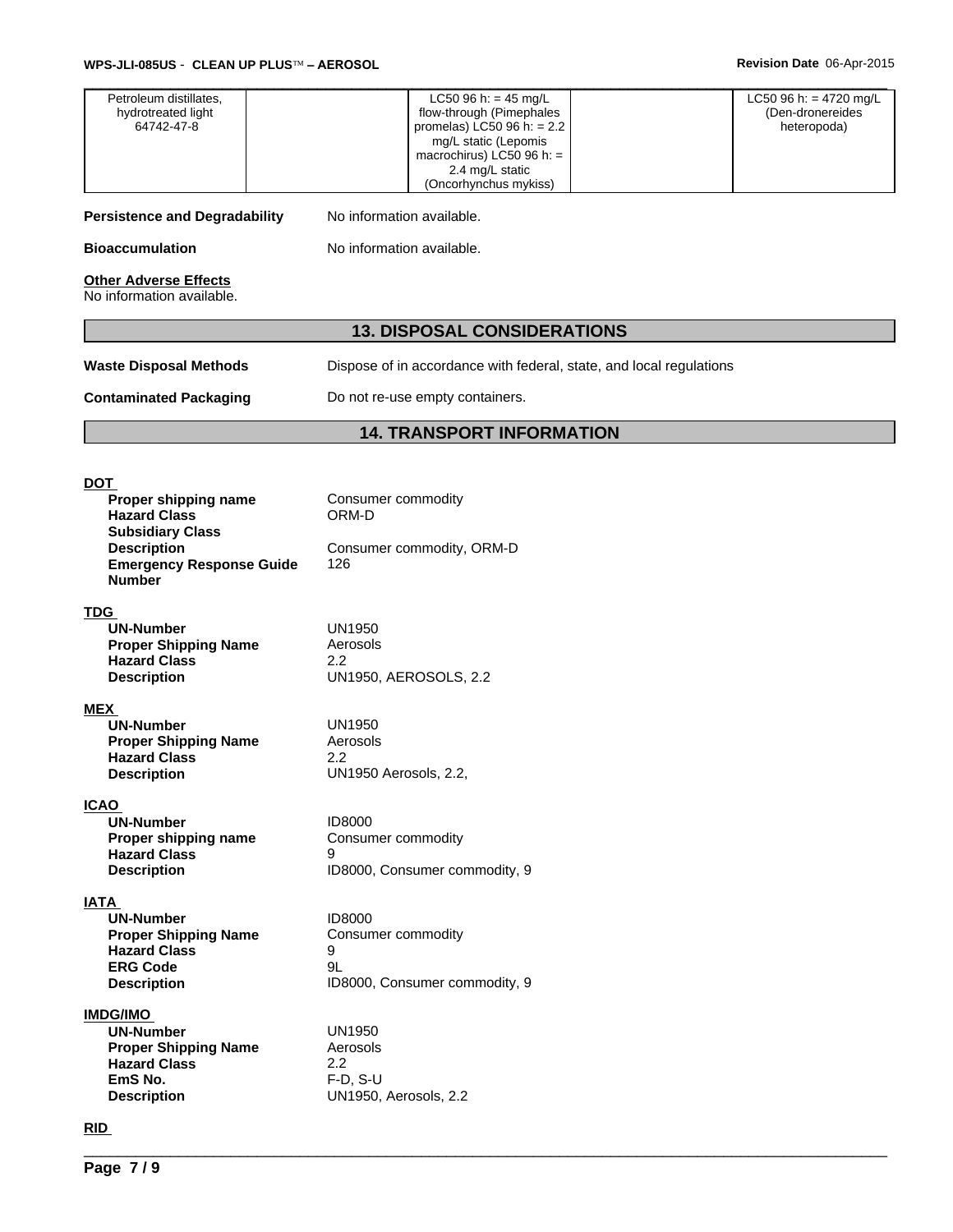| <b>UN-Number</b><br><b>Proper Shipping Name</b><br><b>Hazard Class</b><br><b>Classification Code</b><br><b>Description</b>                                                                                                   | UN1950<br>Aerosols<br>2.2<br>5A<br>UN1950 Aerosols, 2.2,                                        |
|------------------------------------------------------------------------------------------------------------------------------------------------------------------------------------------------------------------------------|-------------------------------------------------------------------------------------------------|
| ADR<br><b>UN-Number</b><br><b>Proper Shipping Name</b><br><b>Hazard Class</b><br><b>Classification Code</b><br><b>Description</b>                                                                                            | UN1950<br>Aerosols<br>2.2<br>5A<br>UN1950 Aerosols, 2.2,                                        |
| ADN<br>UN-No<br><b>Proper Shipping Name</b><br><b>Hazard Class</b><br><b>Classification Code</b><br><b>Special Provisions</b><br><b>Description</b><br><b>Hazard Labels</b><br><b>Limited Quantity</b><br><b>Ventilation</b> | UN1950<br>Aerosols<br>2.2<br>5Α<br>190, 327, 625<br>UN1950 Aerosols, 2.2,<br>2.2<br>LQ2<br>VE04 |

## **15. REGULATORY INFORMATION**

## **International Inventories**

## **Legend**

**TSCA** - United States Toxic Substances Control Act Section 8(b) Inventory **DSL/NDSL** - Canadian Domestic Substances List/Non-Domestic Substances List

## **U.S. Federal Regulations**

Section 313 of Title III of the Superfund Amendments and Reauthorization Act of 1986 (SARA). This product does not contain any chemicals which are subject to the reporting requirements of the Act and Title 40 of the Code of Federal Regulations, Part 372.

### **SARA 311/312 Hazard Categories**

| <b>Acute Health Hazard</b>               | Yes. |
|------------------------------------------|------|
| <b>Chronic Health Hazard</b>             | N٥   |
| <b>Fire Hazard</b>                       | N٥   |
| <b>Sudden Release of Pressure Hazard</b> | Yes  |
| <b>Reactive Hazard</b>                   | No   |

## **Clean Water Act**

This product does not contain any substances regulated as pollutants pursuant to the Clean Water Act (40 CFR 122.21 and 40 CFR 122.42).

## **CERCLA**

This material, as supplied, does not contain any substances regulated as hazardous substances under the Comprehensive Environmental Response Compensation and Liability Act (CERCLA) (40 CFR 302) or the Superfund Amendments and Reauthorization Act (SARA) (40 CFR 355). There may be specific reporting requirements at the local, regional, or state level pertaining to releases of this material.

## **U.S. State Regulations**

## **California Proposition 65**

This product does not contain any Proposition 65 chemicals.

\_\_\_\_\_\_\_\_\_\_\_\_\_\_\_\_\_\_\_\_\_\_\_\_\_\_\_\_\_\_\_\_\_\_\_\_\_\_\_\_\_\_\_\_\_\_\_\_\_\_\_\_\_\_\_\_\_\_\_\_\_\_\_\_\_\_\_\_\_\_\_\_\_\_\_\_\_\_\_\_\_\_\_\_\_\_\_\_\_\_\_\_\_ **U.S. State Right-to-Know Regulations**  "X" designates that the ingredients are listed on the state right to know list.